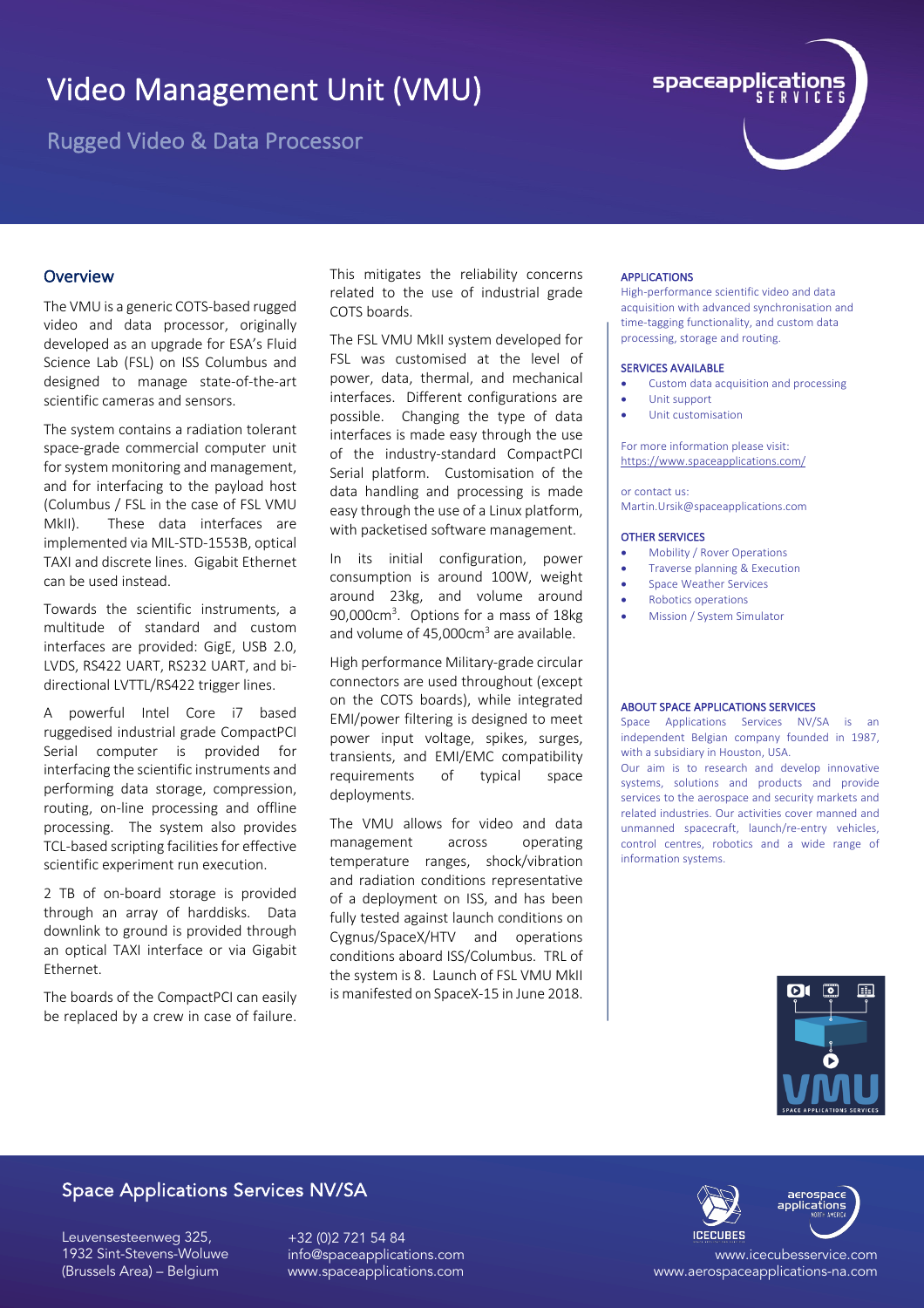# Video Management Unit (VMU)

Rugged Video & Data Processor



## Product Roadmap

Beyond the current configuration of the VMU, known as FSL VMU MkII, derived designs are expected to be developed for other ISS payloads. While the FSL VMU MkII follows the standard TC/TM paradigm, the use of direct TCP/IP connectivity to the VMU can be easily implemented for a more powerful and flexible operation of the VMU.

## Applications

The VMU is specifically designed for the data and video management of scientific payloads needing high data rates and complex processing. Its modular design and use of industry-grade COTS frontends allows for customisation at the level of interfaces and functionality at minimal cost.

## Features

- MIL-STD-1553B interface for TC/TM, time distribution, file transfer, and RT/RT transfer.
- Optical 32 Mbps TAXI interface for High Rate Data transfer.
- Tailoring of the capabilities and functions needs by the targeted mission and spacecraft
- Possibility of Gigabit Ethernet interface for TC/TM, time distribution, file transfer, and high rate science data transfer.
- **External monitoring and control via** 5V bi-level status/command and thermistors.
- 3 Gigabit Ethernet interfaces for scientific instruments, 1 for connection to on-board Laptop.
- Control and acquisition of up to 3 GigE Vision 1.1/2.0 cameras.
- 2 USB 2.0 interfaces.
- 1 Mbps RS422 UART interface for TC/TM and data transfer with experiment.
- Bi-directional RS422 and LVTTL triggering with softwareconfigurable behaviour.
- Proprietary LVDS/RS232 interface for Thermoteknix 640FF thermal camera.
- Legacy LVDS/RS422 interface for Kodak ES1.0 digital cameras.
- Legacy interface for NTSC analogue cameras.
- 2 TB of harddisk-based storage (size and RAID configuration van be customised).
- Data handling: complex operations scenarios involving storage, replay, downlink, Crew visualisation, compression, online processing, offline processing.
- Compression: JPEG, PNG, H.264, frame dropping, region-of-interest, scaling, custom data processing via customer-provided software.
- Designed to meet ISS internal environmental conditions (shock, vibration, radiation, temperature).





## Space Applications Services NV/SA

Leuvensesteenweg 325, 1932 Sint-Stevens-Woluwe (Brussels Area) – Belgium

+32 (0)2 721 54 84 info@spaceapplications.com www.spaceapplications.com



www.icecubesservice.com www.aerospaceapplications-na.com